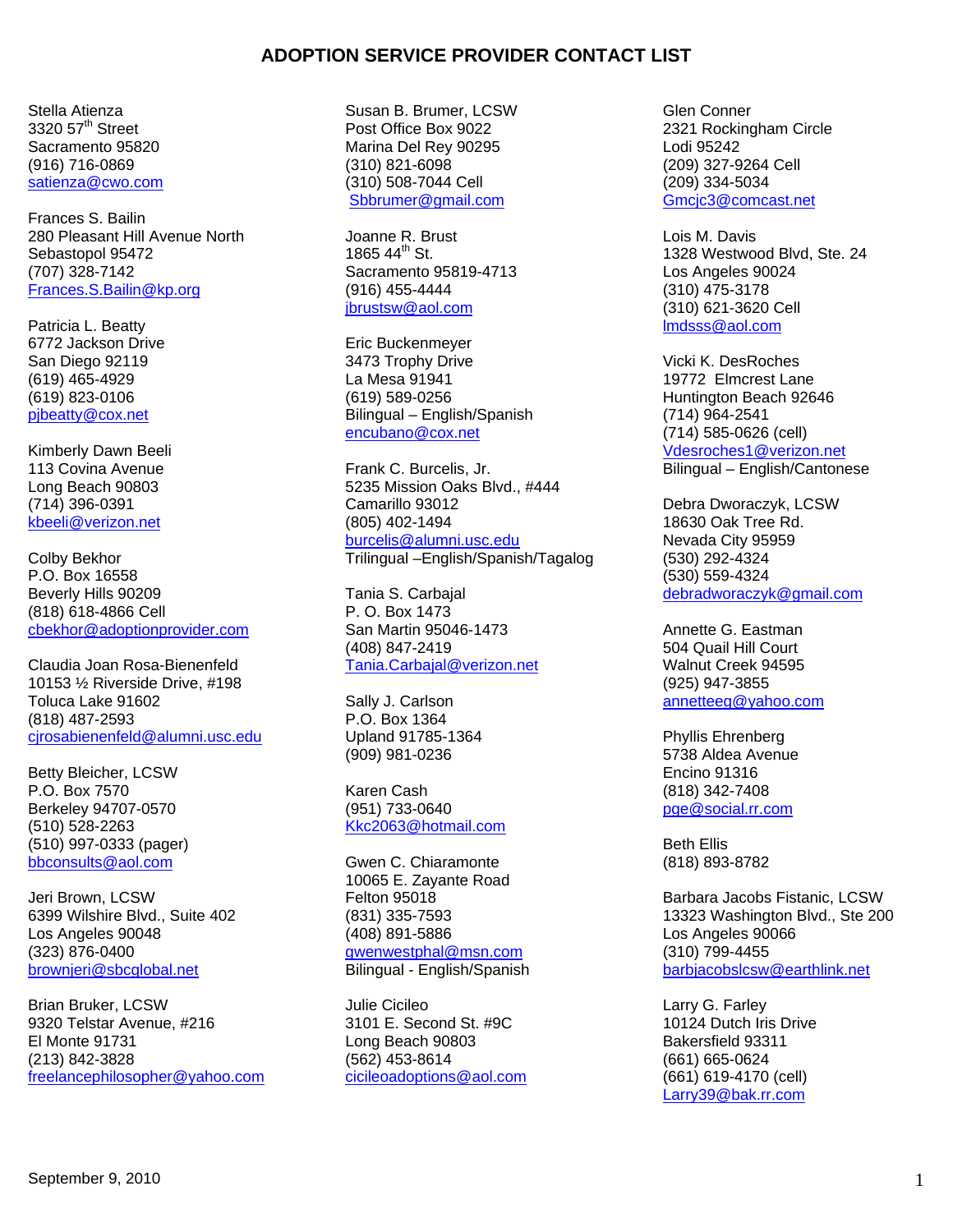Naomi Fate 16195 Siskiyou Rd., Ste. 120-A Apple Valley 92307 (760) 946-2070 NaomiLMFT@msn.com

Helen Fauss 120 Scenic Road Fairfax 94930 (415) 485-0987 helenfauss@sbcglobal.net

Mike Foster 3407 Huxley St., #26 Los Angeles 90027 (213) 500-0603 fabian51@aol.com

Lisa Fulmore P.O. Box 15661 San Diego 92175 (619) 582-1115 lisafulmore@yahoo.com

Heather Genschmer, LCSW 1011 Elbert Street Oakland 94602 (510) 336-1844

Donna J. Haas Sherman Oaks 91423 (818) 784-8040

Heather A. Halpern 30011 Ivy Glenn Dr., Ste. 112 Laguna Niguel 92677 (949) 495-9250 (949) 292-8695 heatherhalpern@cox.net

Jamie Hammond P.O. Box 48654 Los Angeles 90048 (310) 923-6428 jamiehammond@sbcglobal.net

Sheila Handley 446 West Street Sebastopol 95472 (707) 829-9182 (707) 799-6334 (cell) sheilahandley@comcast.net

Maureen C. Hanna, LCSW P.O. Box 3085 Pinedale 93650 (209) 966-5862 (209) 761-7057 (cell) hannahaven@comcast.net Barbara Hanson 10530 Vista Lago Place San Diego 92131 (619) 994-0639 BH8900@aol.com

Robyn L. Harrod P.O. Box 351725 Los Angeles 90035 (213) 365-2900 (213) 590-8498 Cell robynlharrod90035@yahoo.com

Robin S. Heins 1559 Norwich Avenue Thousand Oaks 91360-3533 (805) 390-5064 msrsh@aol.com

Maria G. Hernandez 570 Old Ventura Avenue Oak View 93022 (805) 535-8683 Bilingual-Spanish and English hdezmaria@yahoo.com

Angeline L. Hood Post Office Box 82 Alpine 91903 (619) 297-4450

Anne. O. Howell 9631 Davona Drive San Ramon 94583 (925) 989-1825 (925) 829-5905 fax a.howell@prodigy.net

Lori Hunstad P.O. Box 966 Pismo Beach 93448 (805) 473-4646

Dennis B. Irving 2503 E. Puritan Circle Anaheim 92806 (714) 991-5414 (714) 600-8906 irving4@sbcglobal.net

William M. Jemison 42 Parkhurst Street Chico 95928 (530) 345-8686 cbjem@onemain.com Thomas D. Joiner 1550 Bancroft Avenue, #412 San Leandro 94577 (510) 465-1800 Ext. 4902 (510) 306-7792 (cell) Thomasdewey@sbcglobal.net

Glenda R. Jordan 2424 Birch Log Way Hacienda Heights 91745 (626) 968-9022 grjordan@roadrunner.com

Audrey Kahane P.O. Box 1267. Desert Hot Springs 92240-0967 (760) 251-3720 (760) 567-0832 Cell draudreykahane@aol.com

Elaine Kindle, LCSW 2211 So. Hacienda Blvd., Ste. 103C Hacienda Heights 91745 (626) 330-7990 (949) 293-8713 Cell drelainekindle@yahoo.com

Carrie A. Lew P.O. Box 2102 Redondo Beach 90278 (310) 502-1942 Bilingual – English/Spanish carrieL@usc.edu

Patricia L. Liles P.O. Box 2727 Crestline 92325 (909) 645-8580 pattyliles50@hotmail.com

Jeffrey J. Lille 11573 Los Osos Vly Rd., Ste D San Luis Obispo 93405 (805) 541-0322 (805) 550-3162 (cell) worlil@charter.net

Helen Lindsey Post Office Box 3974 Tustin, CA 92781-3974 (714) 287-8737 Helen4adoption@yahoo.com

Janet B. Linville 1116 Pine Street Redding 96001 (530) 243-9057 srms@charter.net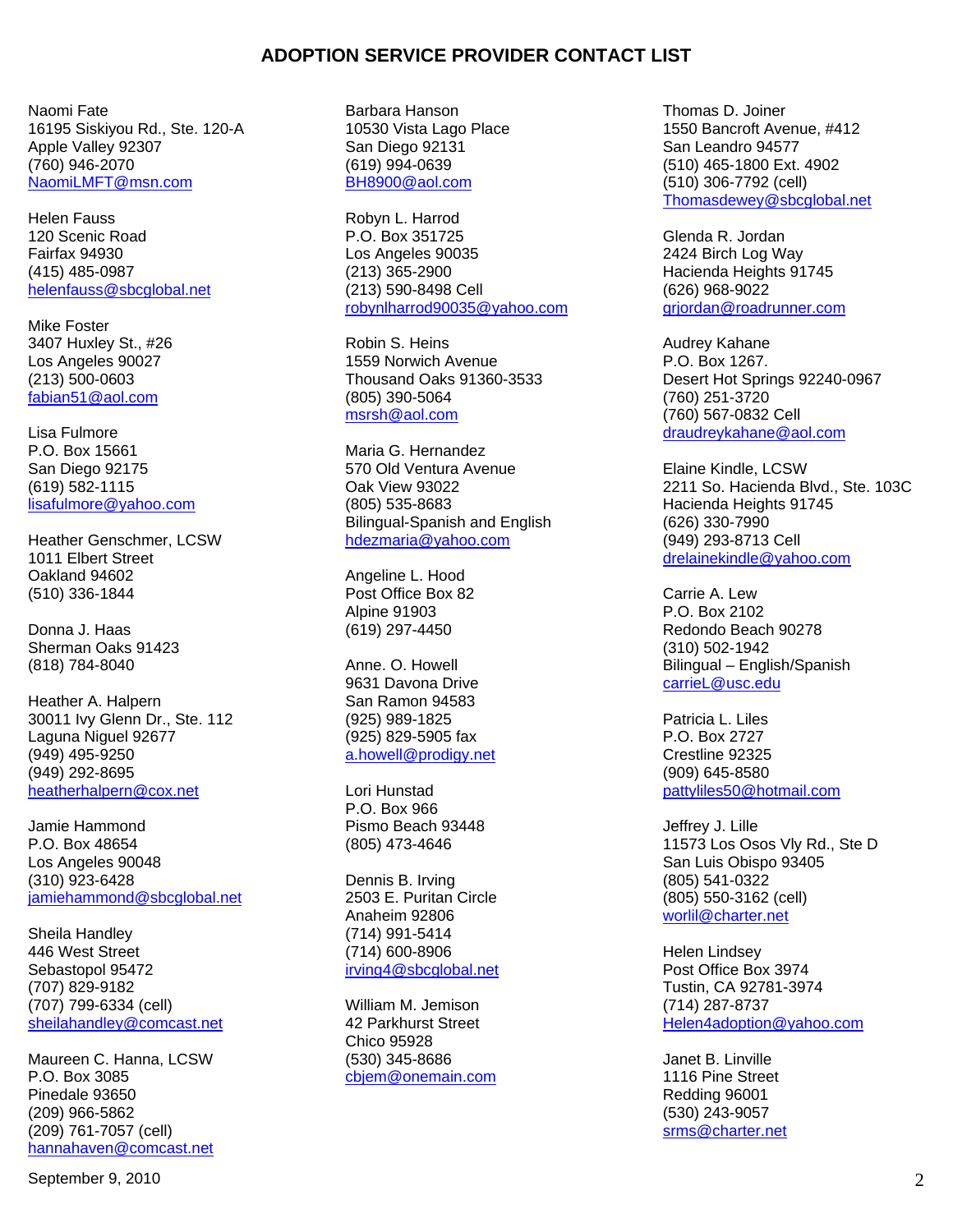Linda K. Lipscomb 3844 W. Channel Blvd., PMB 525 Oxnard 93035 (805) 421-4511 (805) 382-1917 Fax

Virginia D. Lujan 13337 E. South St., Ste. 130 Cerritos 90703 (562) 860-7051 Bilingual - English/Spanish LUJANV.B@yahoo.com

Carolyn M. Maddox 5705 Avenida Estoril Long Beach 90814 (562) 494-4077 awmcmm@aol.com

Lucina Elizabeth Merancio Post Office Box 8519 Long Beach, California 90808 (310) 344-5939 (562) 866-74488 Fax lucinamerancio@verizon.net

Carol C. Minard P.O. Box 10 French Gulch 96033 (530) 359-2733 (530) 941-3297 dalgulch@aol.com

Sharon L. Morris P.O. Box 7303 Long Beach 90807 (562) 595-1640 (562) 243-5742 (cell) Deana\_30313@msn.com

Suzanna E. Noch 2021 Van Karajan Drive Rancho Palos Verdes 90275 (310) 241-1464 n.suzannah@yahoo.com

Philip Palk Post Office Box 4042 Santa Ana 92702 (949) 646-5947

Susan D. Palmer 250 W. First St., Ste. 242 Claremont 91711 (909) 621-9023 (951) 206-8304 (cell) Kpalmer2452@earthlink.net Bilingual - English/Spanish

Donna J. Parsons 6604 Dunsmuir Avenue Dunsmuir 96025 (877) 235-2884 43dparsons@mindspring.com

Loren Pinn 2005 Via Sinalda La Jolla 92037 (858) 459-4181 phone/fax lorenpinn@gmail.com

Lisa Ragsdale-Coffman P.O. Box 742 Meadow Vista 95722 (530) 878-0126 coffmans@sbcglobal.net

Lolita (Lola) Reynoso P.O. Box 83472 Los Angeles 90083 (310) 686-6575 (cell) lolarey@sbcglobal.net Bilingual - English/Spanish

Cheryle L. Roberts, LCSW  $2360$   $25<sup>th</sup>$  Avenue Sacramento 95822 (916) 284-7737 Croberts00@comcast.net

Christine Robey 1616 N. Rosewood Avenue Santa Ana 92706 (714) 381-2675 christinerobey@gmail.com

Laura Rosas 250 West First St., Suite 242 Claremont 91711 (909) 855-5508 Rosas\_laura@yahoo.com

Paula (Polly) Rosenthal 1315 Josephine Street Berkeley 94703 (510) 524-5738 (510) 529-5596 Cell pollyrosenthal@gmail.com

Devon Denise Rubin 4112  $24^{\text{th}}$  Street San Francisco 94114 (415) 826-7311 (415) 412-5109 Cell devonrubin@mac.com Irene Y. Scaggs, MSW, LCSW 1104 N Monterey Street, #E Alhambra 91801 (626) 799-1064 (626) 278-1525 (cell) iyscaggs@aol.com

Rebecca Schwartz 260 Maple Ct., Ste. 115 Ventura 93004 (805) 658-9202 (805) 675-9507 (emergencies only) allschwartz@adelphia.net

Rebecca Schwartz 501 Marin St., Ste. 108 Thousand Oaks 91360 (805) 495-5095

Dee Dee Shulman Post Office Box 2702 Toluca Lake 91610-0702 (818) 762-0335 shulmd@dcfs.lacounty.gov

Vicki S. Marsch Siegel 308 South Maple Drive Beverly Hills 90212 (310) 278-8678 vsiegel@pacbell.net

Barbara Sugar 1346 Alessandro Drive Newbury Park 91320 (805) 499-0620 BJSugar999@verizon.net

Judith D. Taege Post Office Box 27222 Fresno 93729 (559) 270-9108 jtaege@comcast.net

Marcy Tajkef 16060 Ventura Boulevard, Ste 332 Encino, 91436 (818) 481-2727 adoption.service.provider@hotmail.com

Stacy Taylor, LCSW 1760 Solano Ave., #304 Berkeley 94707 (510) 234-7224 stacytaylor@earthlink.net

Deborah Cotton Thomas 2217 Gates Avenue, #B Redondo Beach 90278 (310) 542-1321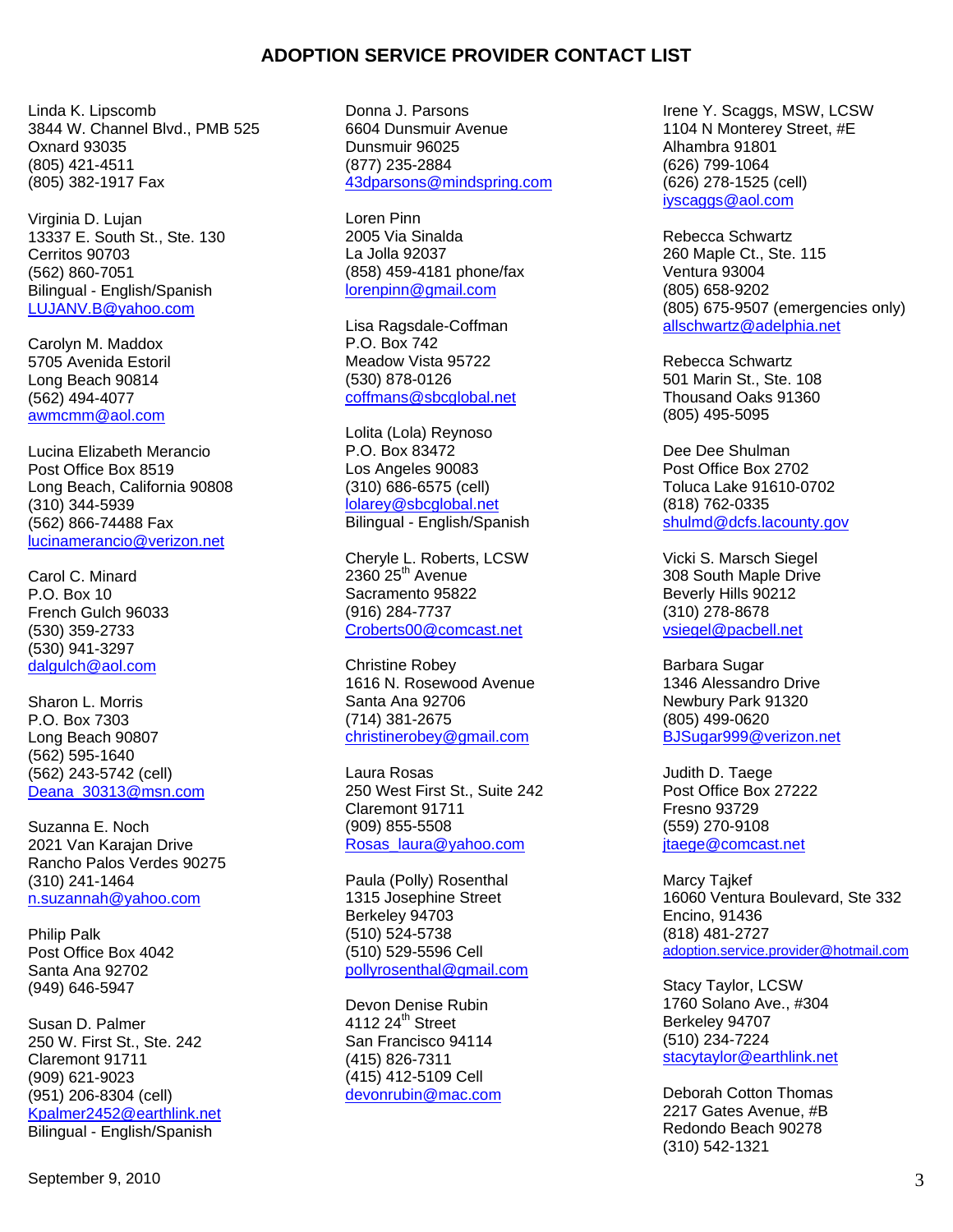onemrsdebt@aol.com

William Charles Thomas 3645 S. Westwood Blvd., #102 Los Angeles 90034 (310) 838-9518 Danceking@aol.com

Sandra S. Thomas, Ph.D 160 N 7<sup>th</sup> Street, Suite A Grover Beach 93433 (805) 473-1543 sthomas@best1.net

Joyce A. Thompson 411 Camino Del Rio South, Suite 200 San Diego 92108 (619) 993-4727 jlathompson@gmail.com

Cynthia Turner 857 McKinley Ave. Oakland 94610 (510) 543-8787 c4turner@aol.com

Denise Wagner, LCSW Post Office Box 817 Cotati 94931 (707) 794-9088 (707) 321-3405 (cell) dwagnerlcsw@comcast.net

Melissa Warner 14572 Westfall Road Tustin 92780 (714) 600-9302

Alice R. Washington 4003 Howe Street Oakland 94611 (510) 248-9500 rsocialwork1@juno.com

Mary C. Williams 810 E. Manchester Blvd., #4 Inglewood, California 90301 (323) 491-9988

Cynthia M. Willard 16 Pine Court Inglewood 90302 (310) 419-6172 (310) 259-6240 cwillard@blackparenting.org

Susan Wingate, LCSW 7668 El Camino Real, Ste., 104-114 Carlsbad 92009 (760) 436-5592

```
September 9, 2010 4 and 2010 4 and 2010 4 and 2010 4 and 2010 4 and 2010 4 and 2010 4 and 2010 4 and 2010 4 and 2010 4 and 2010 4 and 2010 4 and 2010 4 and 2010 4 and 2010 4 and 2010 4 and 2010 4 and 2010 4 and 2010 4 and
```
swingate@sageworkshops.com

Ronald P. Wolff (650) 208-1736 pwolff@fsasf.org

Brent Yoder, LCSW 411 Camino Del Rio South, Ste., 200 San Diego, CA 92108 (619) 294-7772 (619) 757-7315 (cell) brent@adoption-options.org